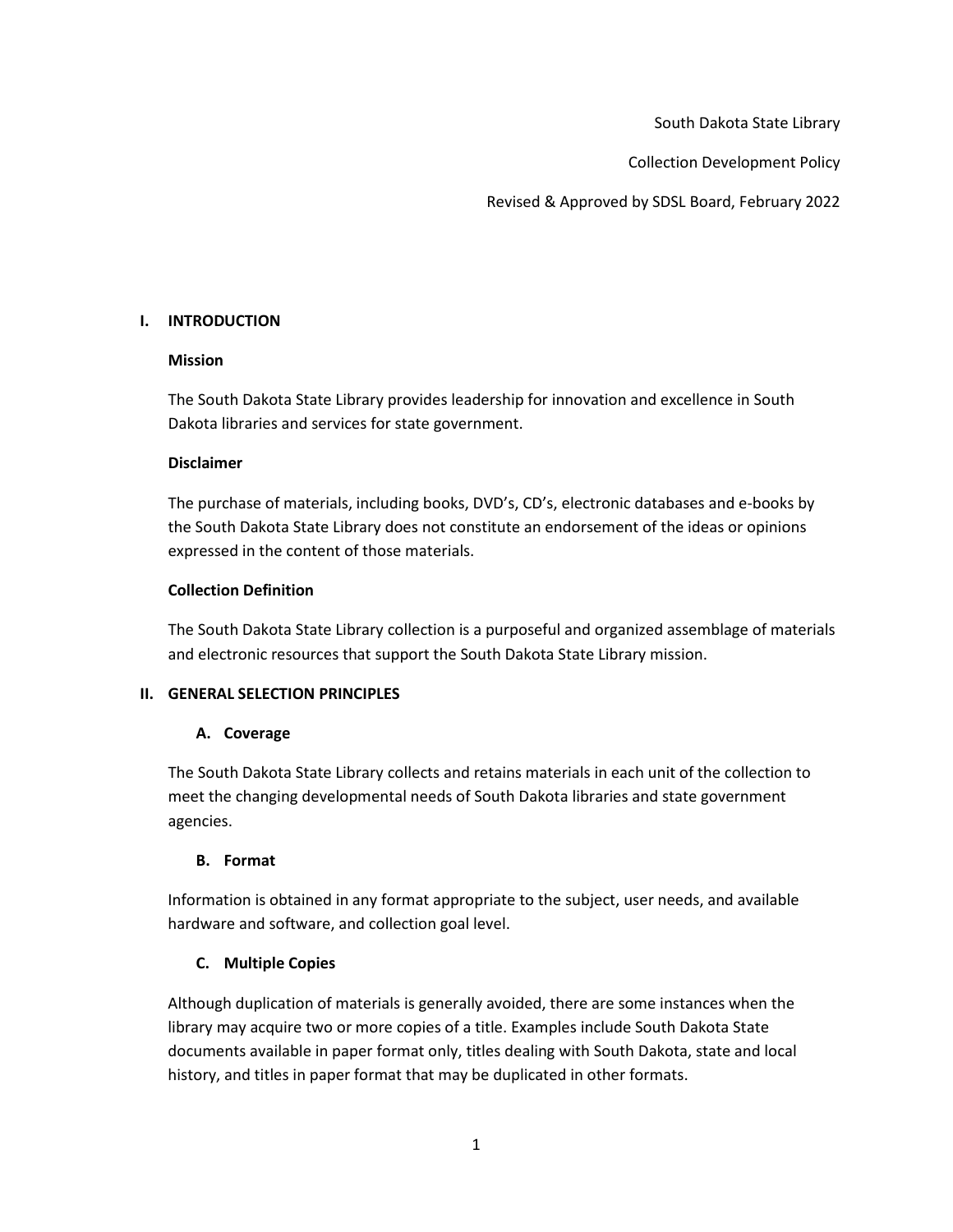### **D. Languages**

Most information is acquired in English. Information may be obtained in other languages if appropriate to the subject, user need, and the criteria for selection of library materials. Exceptions may include Native American languages such as Lakota, Nakota, and Dakota.

## **E. Funding**

Acquisitions are funded by state general fund annual appropriations, federal funds, grants and gift monies.

## **F. Selection Responsibilities**

The composition of the Collection Development Committee (CDC) is determined by the State Librarian. Decisions regarding selection will be based on the collection levels set in this Collection Development Policy for materials in each subject area. In addition to the collection focus areas, the following criteria will be considered: identified need, the quality of the material, monies available, and the likely availability of the material through interlibrary loan or other sources. SD State Library collection focus areas include: state and federal government publications, Native American and SD History collections, collections focused towards library and education professionals, and general items of value to state employees in their daily work.

Individual staff members with expertise and/or informed interest in specific subject areas may be assigned by the CDC to select materials for the collection. In addition, recommendations for purchases are identified through patron requests, interlibrary loan statistical reports, agency needs assessments, and appropriate book reviews. Suggested purchases will be reviewed by the CDC. The CDC will also review all standing orders and serials (in any format) on an annual basis.

# **G. Selection Criteria**

- 1. **Selection of library materials is based on several factors that determine their value to the collection.** These factors include:
	- a. Quality. Criteria include: Relevance; Authority; Accuracy; Writing style and level; Purpose; Scope.
	- b. Format. Information may be collected and preserved in any format that meets the service obligations and operational facilities of the library.
- 2. **Selection is accomplished by any of the following:**
	- a. Consideration of review media (i.e. book reviews that appear in professional library journals);
	- b. Publisher announcements of new titles;
	- c. Examination of review copies (i.e. books sent by publishers for review);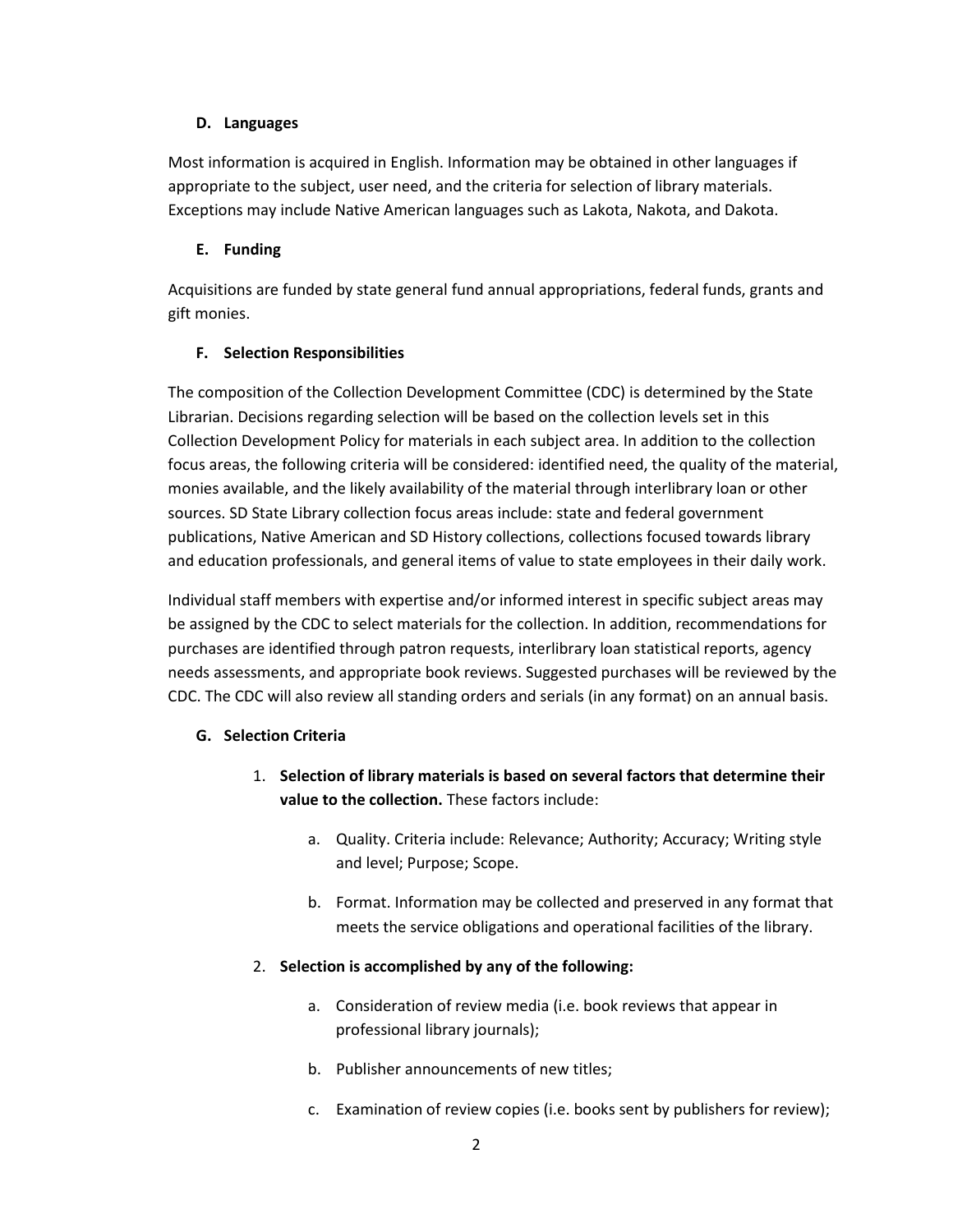- d. Staff and user recommendations;
- e. Circulation statistics of similar titles;
- f. Study of bibliographies on specific subjects.

#### **III. GENERAL SELECTION POLICIES**

#### **A. Web Site Selection Policy**

- 1. Web sites linked from the State Library web site will be reviewed annually by the Collection Development Committee to ensure currency, relevance, and that links are still active.
- 2. Web sites shall be chosen to enrich and support general public and school library collections and to support state government agencies.
- 3. Web sites shall meet high standards of quality in the accuracy and currency of information reflected therein.
- 4. Individual staff members with expertise and/or informed interest in specific subject areas may be assigned by the CDC to recommend web sites to best support the staff and users.

#### **B. Electronic Resources Selection Policy**

- 1. Electronic resources will be added to the collection to fulfill the mission of the South Dakota State Library. The SD State Library electronic resources offer access to material that is personally, professionally, and culturally enriching to South Dakotans of all ages. Professional librarians select the databases by a process involving a statewide effort over an extended period of time. The purchase of electronic databases and e-books by the SD State Library does not constitute an endorsement of the ideas or opinions expressed in the content of those databases and e-books. Use of all library resources is governed by local library policies and procedures.
- 2. Electronic resources will be made available to the following groups:
	- a. Resources made available statewide for access by South Dakota citizens to broaden the range of materials and services provided by their local libraries. Given the diversity of audience served, (public, school, and university libraries) individual electronic resources may not meet the information needs of all libraries.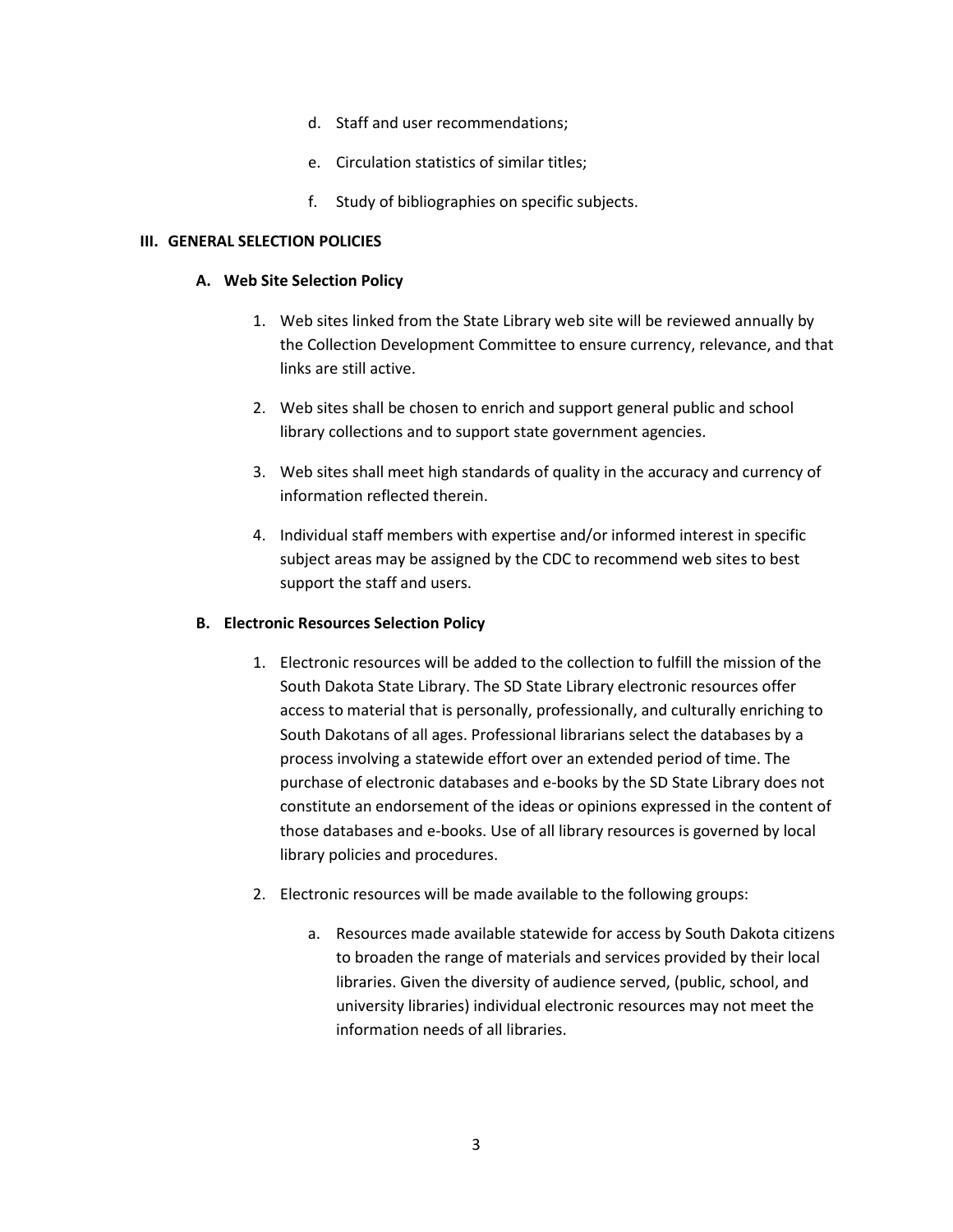- b. Resources provided for state government employee access. These resources are intended to facilitate the ability of state government employees to perform their duties.
- c. Statewide electronic resources (also called databases or digital resources) will be selected via an Electronic Resources Task Force (ERTF). This group meets on alternating years. The group can have either one chair or two co-chairs, as long as one chair is a Digital Resources Coordinator. The ERTF will be comprised of the chair(s) and from six to ten other members; these other members must include at least one person from the following library/user groups:
	- State agency
	- Large public library
	- Small public library
	- Public university (regental)
	- Private university (non-regental)
	- School library
- d. The State Librarian will appoint the task force from a list of names solicited by the Digital Resources Coordinator.
- e. The ERTF will review products using the same criteria as print resources, and the following additional criteria:
	- Method of access
	- Quality of vendor technical support
	- Terms and Conditions of licensing agreements
	- Technical compatibility with the South Dakota State Library's authentication system.
- f. Trials will be held for new electronic resources being considered by the ERTF. These trials may be either statewide in scope or conducted solely by the ERTF, depending upon time available and other circumstances. The ERTF will make recommendations for which electronic resources should be purchased. These recommendations will be forwarded to the State Librarian for approval to purchase.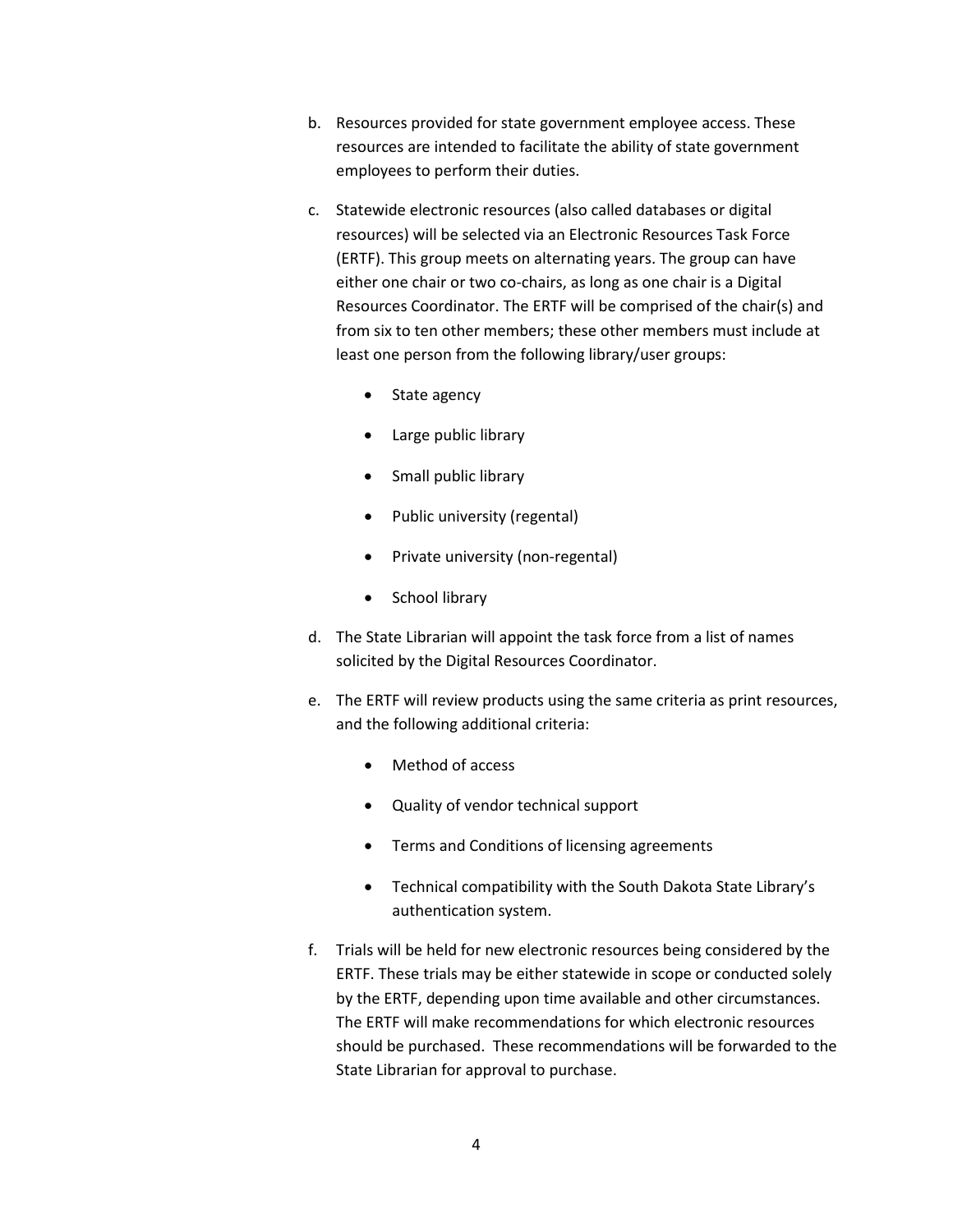g. The selected and recommended electronic resources shall be based upon the needs and values of South Dakotans, not the personal values of the selecting librarians.

### **C. Digital Materials Selection Policy**

- 1. Digital Collection Development Policy and Guidelines: The value of the materials and their interest to state government employees and South Dakota citizens are the primary criteria for any item being digitized. Other criteria include:
	- Importance to South Dakota history
	- Useful, accurate, well-documented material
	- Sufficient or anticipated demand for digitized items
- 2. When an exact or similar digital copy already exists in an open access repository, another digital copy will not be created unless there is significant justification.
- 3. Materials must either be in the public domain or the State Library obtains written permission from the copyright holder.
- 4. When gaps are identified in collections scheduled for digitization, every effort will be made to locate a copy for inclusion in the collection. If necessary, purchasing the source document and securing proper permissions will be pursued.
- 5. After the Access & Development Services Manager agrees that material being considered for digitization projects satisfies the basic mission and policy statements, he/she will also establish the project's priority and suitability for digitization. The Digital Projects Selection Checklist will be the primary instrument used for the assessment.

### **The following criteria apply:**

- Material provides adequate information for metadata creation
- Material has reliable provenance or authenticity
- Material is currently being requested by citizens or state employees
- Digitization has a desirable preservation outcome (e.g. reduced handling of the original or protection from misuse)
- Digitization adds value to the original by providing linking, finding aid and enhanced searching options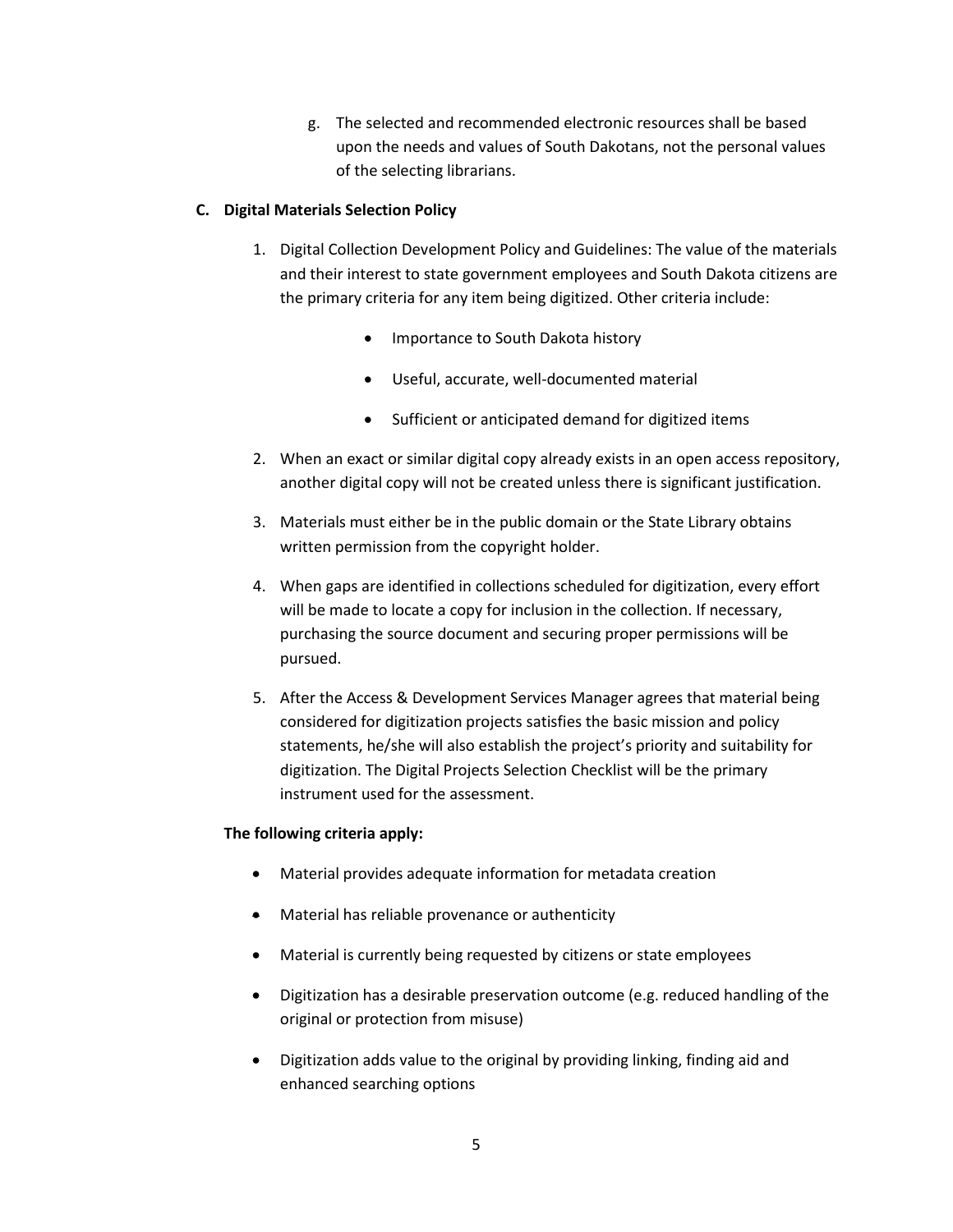- Material supports or completes existing digital collections
- Demonstrated or expressed need for 24/7 virtual electronic access

### **IV. GENERAL COLLECTION PRACTICES**

### **A. Gifts**

- 1. The South Dakota State Library determines the appropriate disposition of monetary donations and gifts of materials. Monetary donations will not be accepted without specific instructions as to how the donation should be spent.
- 2. Gift materials may be added to the collection if they meet the same criteria as materials selected for purchase.
- 3. Gifts are evaluated and accepted according to the needs and collection levels of this policy.
- 4. Materials are not accepted without examination by the Collection Development Committee.
- 5. The Library may dispose of gift items in its collection according to its current Collection Maintenance Policy and weeding guidelines and resources (page 11).
	- a. The SD State Archives Library and/or other libraries in SD will be offered discarded items to add to their collections, if they so choose.

### **B. Collection Maintenance**

- 1. The collection is organized to ensure accessibility by users.
- 2. Regardless of format, an item is withdrawn when it meets any of the following criteria:
	- a. No longer meets the criteria in this policy;
	- b. Has been superseded by newer or more accurate resources;
	- c. Is in poor physical condition;
	- d. Is no longer in demand.
- 3. The collection will be weeded annually in accordance with the guidelines above (B2) and weeding guidelines and resources (page 11).
	- a. The SD State Archives Library and/or other libraries in SD will be offered discarded items to add to their collections, if they so choose.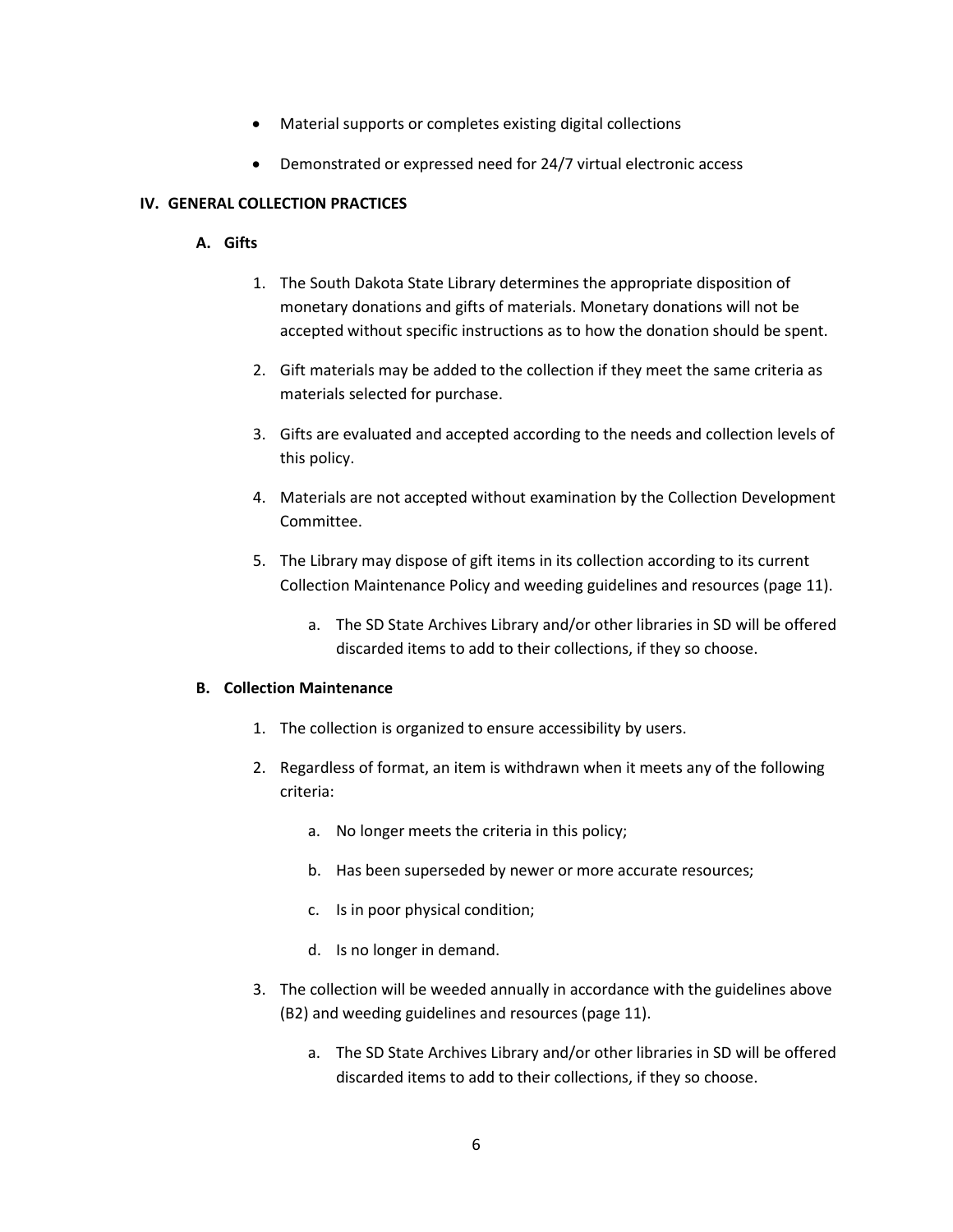### **C. Complaints and Censorship**

The State Library supports intellectual freedom and endorses the following statements: the "Library Bill of Rights", the "Freedom to Read Statement" and the "Access to Digital Information, Services, and Networks" (American Library Association). See the appendix for links to these documents.

The State Library recognizes the right of individuals to question information resources. The following guidelines should be used when an individual questions information resources:

## 1. **Guidelines for Reconsideration of Information Resources:**

- a. A patron who objects to information resources available from or made accessible by the South Dakota State Library will be invited to complete the Request for Reconsideration form (see appendix).
- b. The resource in question will be retained by the library until the full reconsideration process is complete.
- c. Action on the written reconsideration request will then be carried out as follows:
	- The Access & Development Services Manager will evaluate the original reasons for purchase or access in terms of the library's Collection Development Policy.
	- The State Librarian will be notified that a Request for Reconsideration has been filed and action is pending. The State Librarian will notify the SDSL Board to keep them informed.
	- A review committee appointed by the State Librarian will meet within five working days to review the request and the resource in question. A recommendation will be made to the State Librarian within 10 working days, and the State Librarian will make a decision and notify the SD State Library Board. A written response will be provided to the individual filing the Request for Reconsideration form.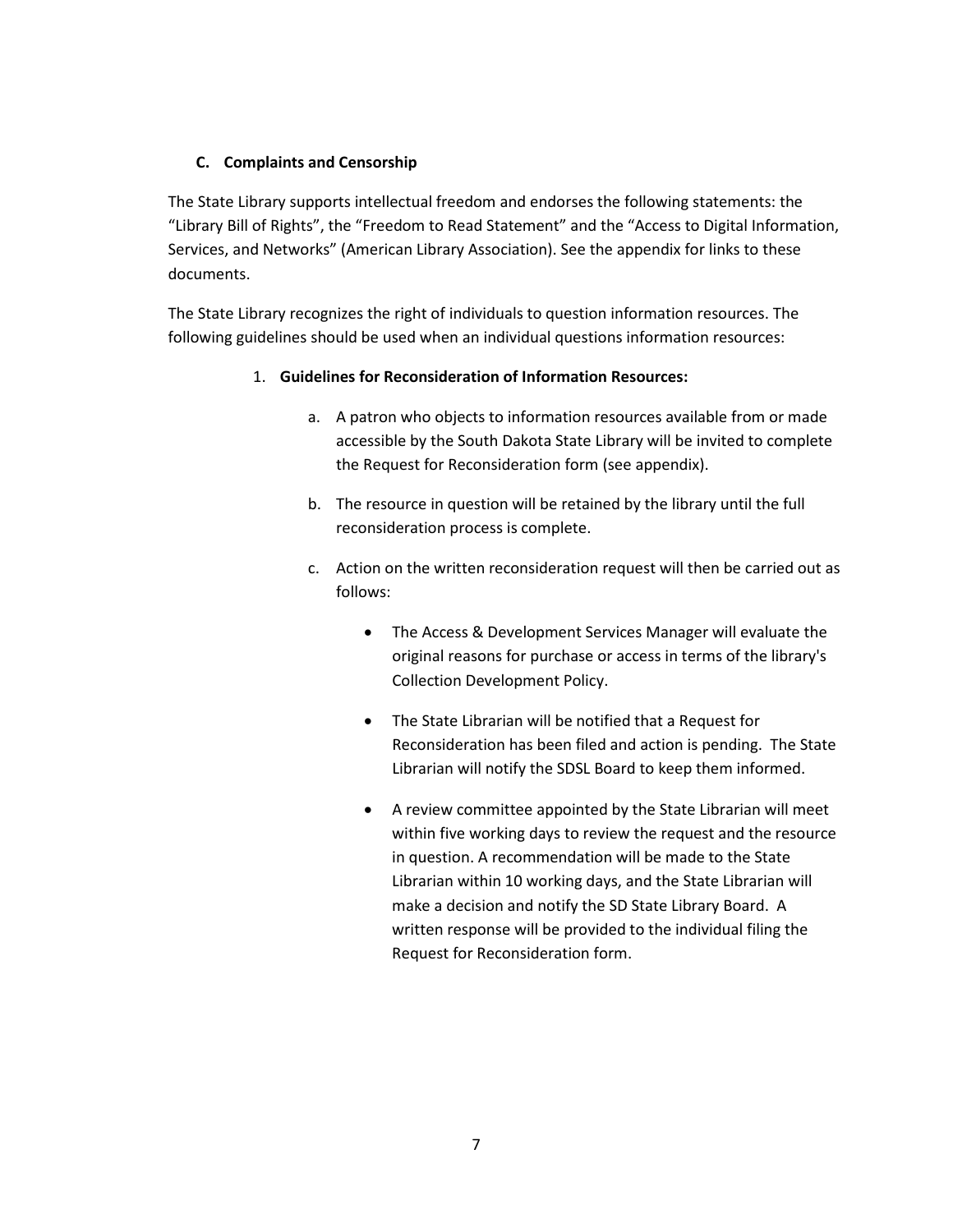#### **V. SUBJECT AREAS COLLECTED**

- **A. Areas Currently Developed and Maintained by the South Dakota State Library:**
	- 1. **Professional Development Resources:**
		- a. Library and Information Science Professional Collection. This collection consists of current information resources that will help librarians improve their knowledge, skills, and abilities in a library setting.
		- b. State Employee Professional Development Collection. This collection consists of current materials on human resource development, organizational management, fund raising, boards, and systems thinking. Preference will be given to electronic formats for group training purposes.

#### 2. **Government Publications:**

a. **State Government Publications:** SDCL 14-1A-1 to 14-1A-8 provides for a division of the State Library to serve as the state publications library depository and distribution center. The State Library maintains a comprehensive collection of state publications for circulation to agency employees and citizens. This is also in keeping with ALA Standards for Library Services to State Government which stipulate, "…the state shall maintain a complete collection of its own state government…[and] the full collection for each state will normally be maintained by the State Library…" The State Library defines a state publication as informational matter produced for public distribution regardless of format, method of reproduction, source or copyright, originating or produced with the imprint of, by the authority of or at the total or partial expense of any state agency or is required to be distributed by law by the agency and is publicly distributed outside the agency by or for the agency.

The State Library actively solicits copies of current publications regardless of format from all state agencies. In addition, the library's Digitization Program regularly harvests and indexes online state documents and websites for accessibility and archival preservation.

The State Library shall maintain the state publication collection in digital format and will strive to make the majority of documents accessible in digital form, while still retaining any paper copies submitted by state agencies.

> b. **Federal Government Publications:** The South Dakota State Library is a depository library in the Federal Depository Library Program (FDLP),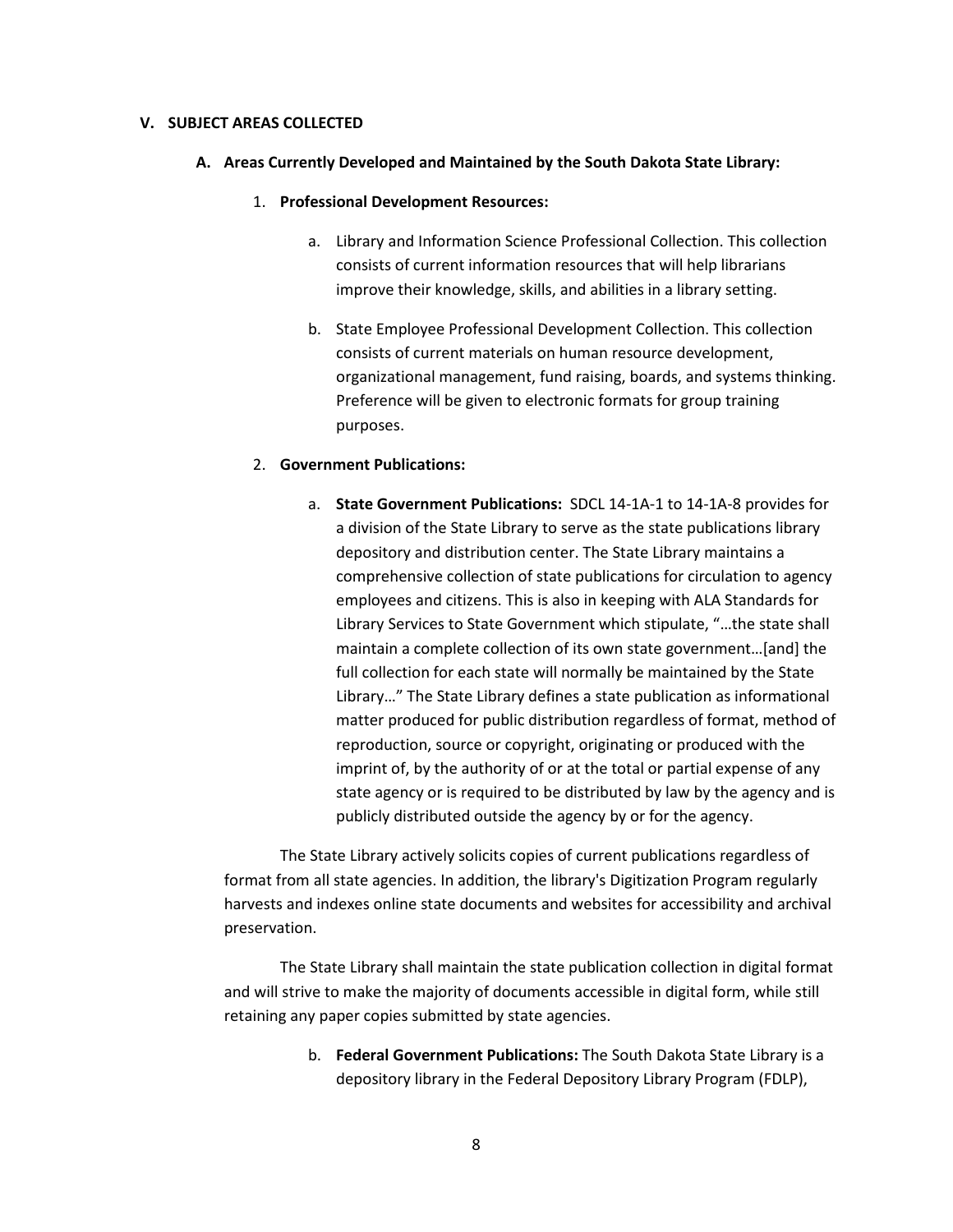established by the U.S. Congress to ensure the American public has access to government information.

SDSL has been a depository library since 1973. Under federal law, the State Library must retain all documents received for five years. At the end of this period, documents will remain in the collection or be discarded according to established procedures.

Federal documents most currently accessed by users are those related to agriculture, census data, education, health, Social Security and those from the Interior Department. Document selections are made to support state employee information needs and to complement the collection levels in the other collections of the library. Federal documents not acquired are accessed through the Internet and other depository libraries.

The collection is maintained in accordance with the requirements defined in the Instructions to Depository Libraries, Guidelines for the Depository Library System, and the Federal Depository Manual. Holdings information, along with URL links for electronic documents are added to catalog records to eliminate duplication of materials in various formats and to facilitate immediate access by users regardless of their physical location.

- 3. **South Dakota Regional:** The library collects popular level nonfiction works relating to the state of South Dakota, the northern high plains as a unit, and the former Dakota Territory. Geared toward schools and public libraries, this extensive collection circulates via ILL.
- 4. **Native American Regional:** The library collects popular level nonfiction works relating to Native Peoples of South Dakota, the northern high plains as a unit, and the former Dakota Territory - the Lakota, Nakota, and Dakota (the Sioux), Mandan, Arikara, Cheyenne, Pawnee, Ute, Crow, Kiowa, Omaha, and Ponca with an emphasis on those peoples currently living in South Dakota. This extensive collection relates specifically to local tribes and their cultures, contains historically accurate information, makes connections between historical events and contemporary issues, and reflects an unbiased viewpoint. Geared toward schools and public libraries, this collection circulates via ILL.
- 5. **Braille &Talking Book Service (B&TB):** The library collects braille materials in accessible formats and audio books and equipment acquired through the Library of Congress Braille and Talking book library for South Dakotans who cannot read standard print because of visual or other physical disabilities.
- 6. **Periodical Collections:** The Collection Development Committee will review serial titles annually based on cost, usage, and appropriateness for the collection.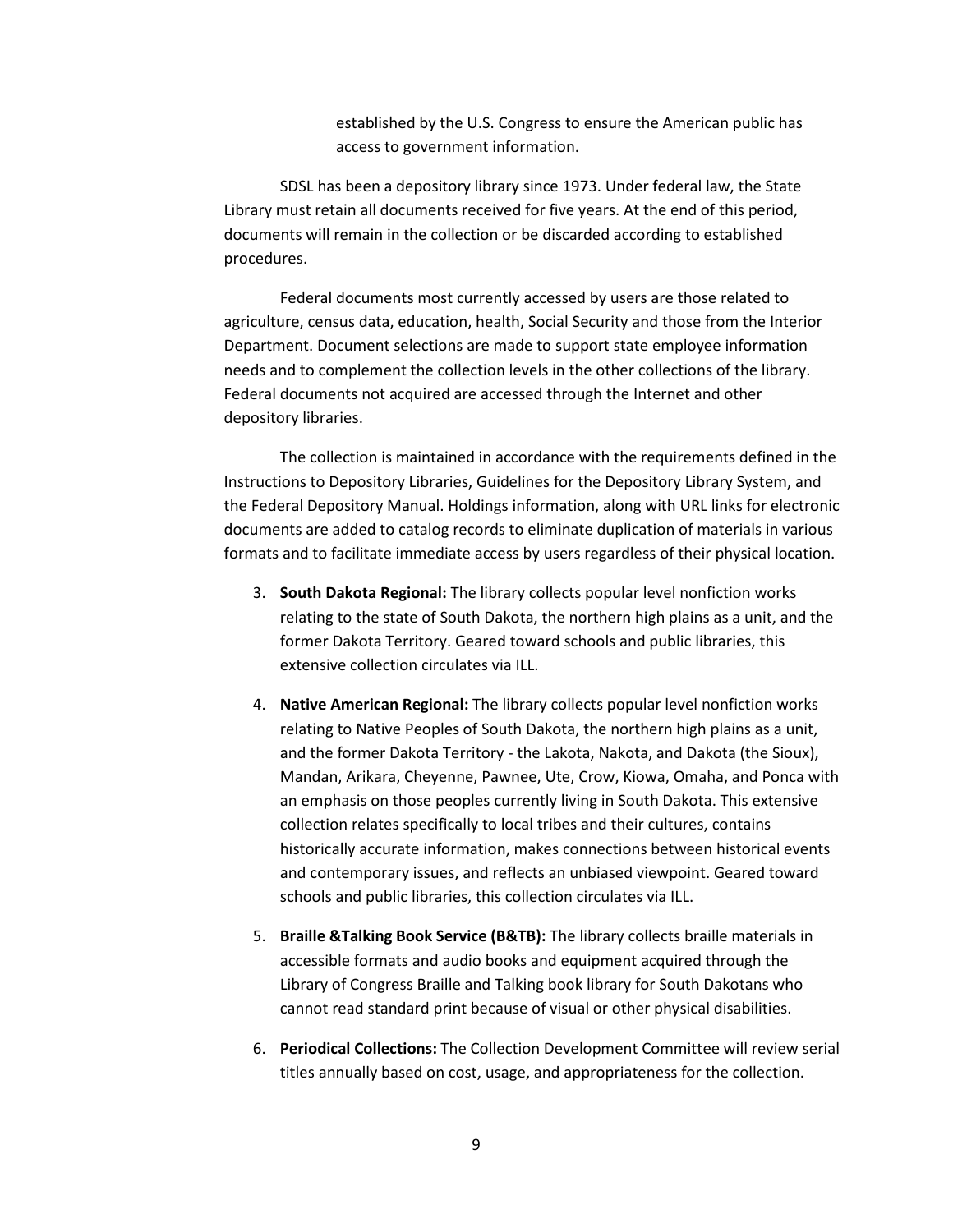7. **Clipping Files:** Vertical file items are digitized when appropriate and when copyright permission is granted.

## **B. Collection Levels by Library of Congress (LC) Classification**

The goal levels that the State Library will use to define and limit the reference and circulating collections are listed below.

NOTE: Target collection levels are established as state government agency information needs are assessed and the State Library budget allows.

## **LC CLASSES A-Z:**

## **Reference Collection (Non-Circulating)**

## **State Employee Professional Development Collection (Circulating)**

Information resources preferred for reference and professional development work with state government and other libraries will be electronic in nature whenever possible. These two collections will be maintained at a 2a level in general, depending upon ongoing identification of research materials needed to support state governmental departments, but with many subjects at a 1a (minimal level, uneven coverage) or 1b level (minimal level, even coverage). The collection will be maintained with particular attention to currency unless the resource is intended to provide historical data and information. It will also be compact, without redundant resources covering the same material to a more or less identical extent.

Exceptions to these rules are identified below:

# **LC Class E - HISTORY/AMERICA/Indians of North America (Circulates)**

Items in the E sections below might span all classifications and include all works with a South Dakota focus:

E51-98 Indians of North America 1b (minimal level, even coverage) 9

E99 Indians of North America – South Dakota & Regional 1b (minimal level, even coverage)

## **LC Class F - HISTORY/AMERICA/South Dakota (Circulates)**

Items in the F section below might span all classifications and include all works with a South Dakota focus:

F591-593 History of the Plains and West will be maintained at a 1b level (minimal level, even coverage)

F604-645 Minnesota, Iowa & North Dakota History will be maintained at a 1a level (minimal level, uneven coverage). The collection consists of a selection of existing materials no longer being developed.

F646-F660 South Dakota History will be maintained at a 2b level (basic information level, advanced)